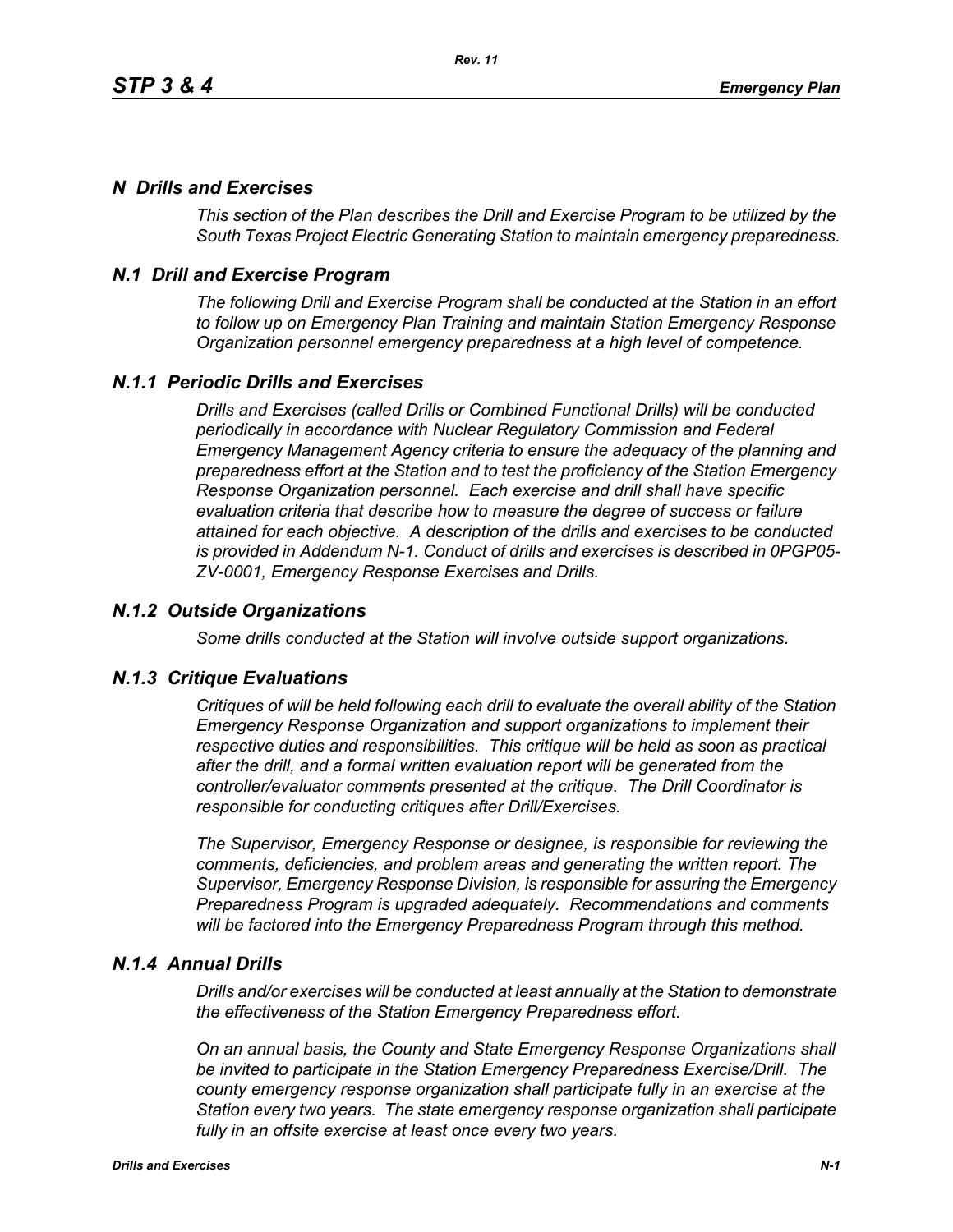*A full participation exercise will include mobilization of the state and county emergency management organizations and their resources in keeping with the accident scenarios. Involvement by the support organizations will be as appropriate to the exercise objectives.* 

*The ingestion exposure pathway measures shall be exercised by the state emergency response organization as a minimum every six (6) years. An off hours and an unannounced drill/exercise shall be performed at least once every six (6) years. Federal Emergency Management Agency objectives for the state and county emergency management organizations shall be exercised as required.*

*Drills will be held to demonstrate the abilities of the Station Emergency Response Organization to respond in different weather conditions. Drills should therefore be held in good or bad weather providing no life threatening situations occur.*

### *N.2 Scenario Development*

*Scenarios for drills/exercises will be developed under the direction of the Supervisor, Emergency Response or designee.* 

### *N.2.1 Specific Objectives*

*Input from cognizant Station groups, State, and County authorities are required to define the specific objectives to be met during the drill/exercise.*

#### *N.2.2 Scenario Composition*

*Scenarios should include, but not be limited to:*

- *Basic objectives,*
- *Support organization(s) involved,*
- *Chronological flow of initiating data,*
- *Time schedule of real and simulated actions,*
- *Summarizing narrative of appropriate response actions, and*
- *A listing of official evaluators and controllers.*

*Scenarios governing the exercise will be varied each year, and confidentiality will be maintained on the scenario. The variation to the scenarios will allow all significant provisions in the Plan to be fully exercised. Provisions exist to allow exercises to be conducted during the off-hours at a minimum of once every eight years.*

*The scenario preparation should include identifying the Control Room alarms, alarm sequences, and specific instrumentation readings throughout the drill.*

*Only officials of the Federal, State, and County support authorities involved in scenario development and approved Station controllers and evaluators will share advanced*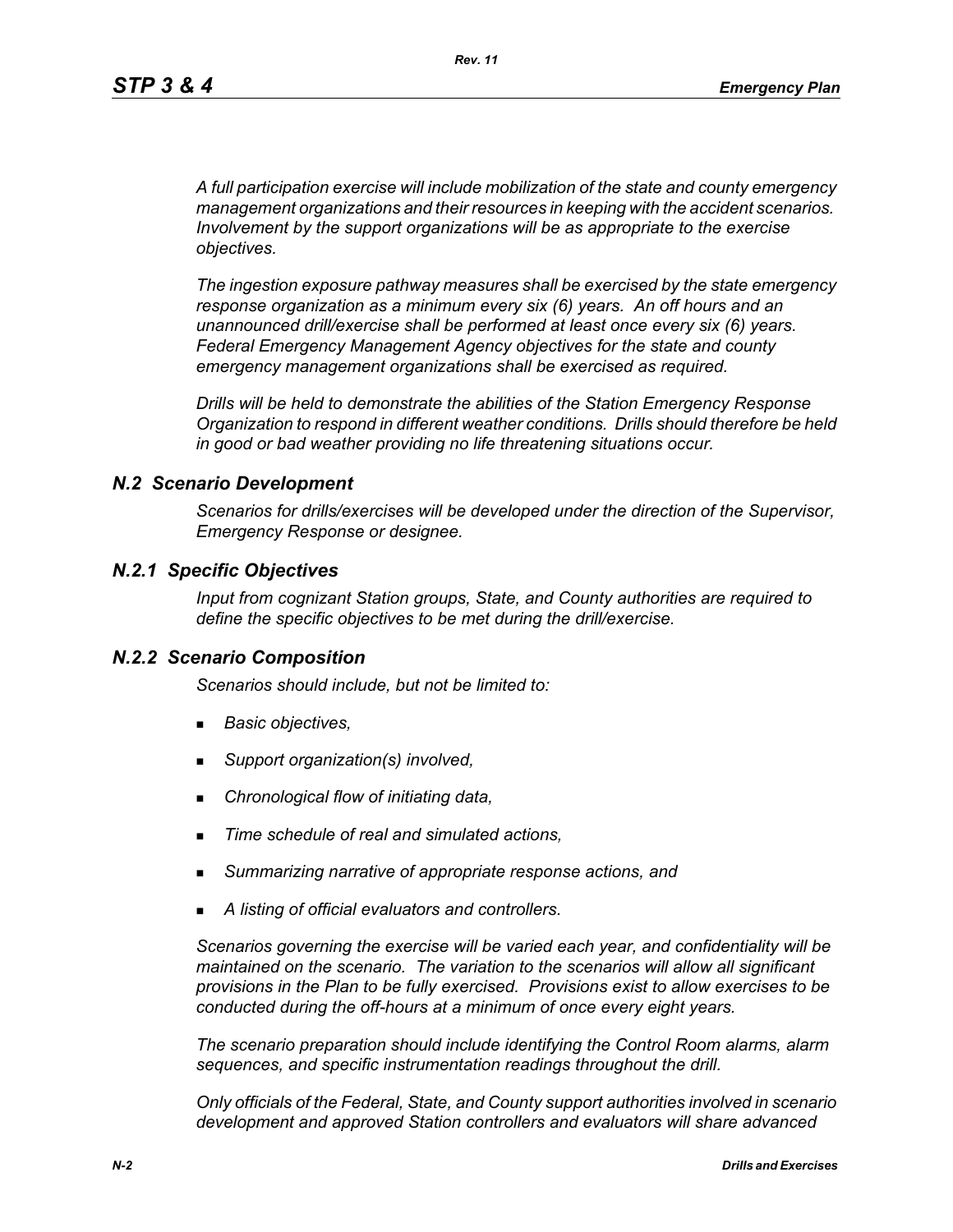*knowledge of the scenario. Limiting the knowledge of the scenario allows for effective controllers' participation and evaluator judgment without significant compromise of scenario or drill confidentiality. This allows for significant free play during the drills by the participants. A description of the arrangements for the advance materials to be provided to official observers and participation in the evaluation critique is provided in 0PGP05-ZV-0001, Emergency Response Exercises and Drills.*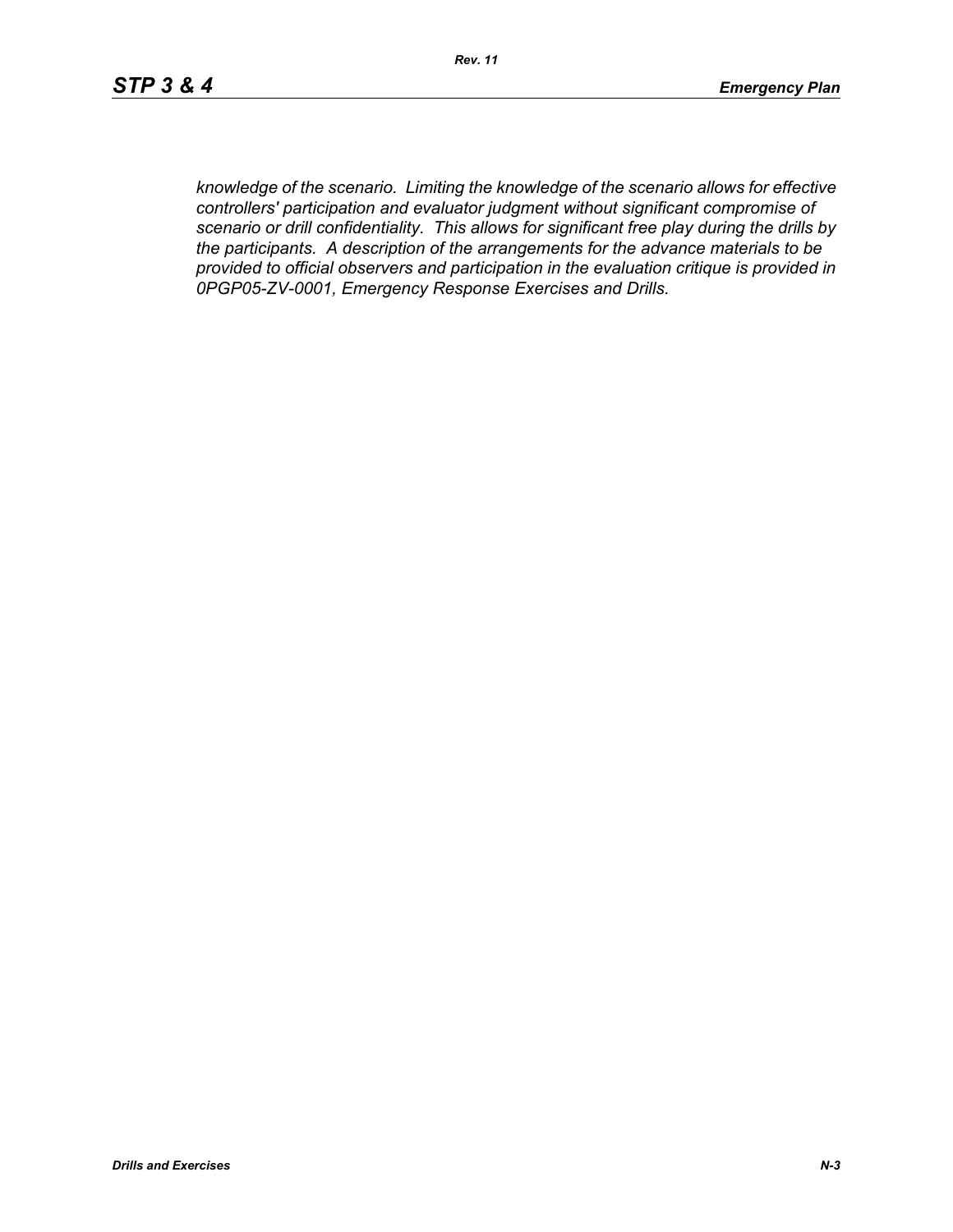## *Addendum N-1 Drills and Exercises Page 1 of 2*

- *1.0 Drills and exercises (called Drills, Combined Functional Drills, Dress Rehearsals, Evaluated or Graded Exercises) will be conducted periodically, in accordance with the criteria of NUREG-0654/FEMA-REP-1, Rev. 1 to ensure the adequacy of planning and preparedness and the proficiency of the Emergency Response Organizations to react to an actual situation in the Station. All drills shall be supervised and evaluated by a Drill Coordinator qualified to Station standards.*
- *2.0 Critiques of drills will be held and recommendations and comments will be factored into the preparedness program. Drills conducted at the Station may involve outside support organizations.*
- *3.0 COMMUNICATION TESTS Communication tests with State and local governments within the Plume Exposure Pathway Emergency Planning Zone will be conducted monthly. Communications with Federal emergency response organizations and State within the ingestion pathway will be tested on a quarterly basis. Communications between the nuclear facility, State and County emergency response facilities, and field assessment teams shall be tested annually. Communications tests shall also include the aspect of understanding the content of messages.*
- *4.0 FIRE DRILLS Fire drills shall be conducted in accordance with Station Final Safety Analysis Reports 9.5.1.6 (Unit 1/2), 9A(Unit 3/4) Fire Hazard Analysis Report 4.1 and 4.2 (Units 1 and 2), and Title 10 Code of Federal Regulations Part 50 Appendix R. sec. I.3 to demonstrate fire-fighting readiness of assigned personnel (as applicable).*
- *5.0 MEDICAL EMERGENCY DRILLS A medical emergency drill involving a simulated contaminated individual that contains provisions for participation by the local support services as indicated in Section B of this Plan shall be conducted annually. The offsite portions of the medical drill may be performed as part of the required annual exercise at the discretion of the Plant General Manager. Emergency medical drills shall test medical personnel and site personnel on handling of*  radiologically involved victims with respect to radiation monitoring, contamination control and *decontamination of the victim.*
- *6.0 RADIOLOGICAL MONITORING DRILLS Radiological Monitoring Drills shall be conducted at the Station annually. These drills shall provide for the monitoring of plant environs and radiological monitoring on site and offsite. These drills shall include collection and analysis of airborne activity, ground deposition surveys, and provide provisions for communications and record keeping. At*  least once every year collection and analysis will also include vegetation, soil and water. The State *drills may not always be conducted at the Station. These drills will demonstrate the ability to coordinate with and make appropriate recommendations to the Department of State Health Services.*
- *7.0 HEALTH PHYSICS DRILLS*
	- *7.1 Health Physics Drills shall be conducted semi-annually which involve response to and analysis of simulated elevated airborne and liquid samples and direct radiation measurements in the environment.*